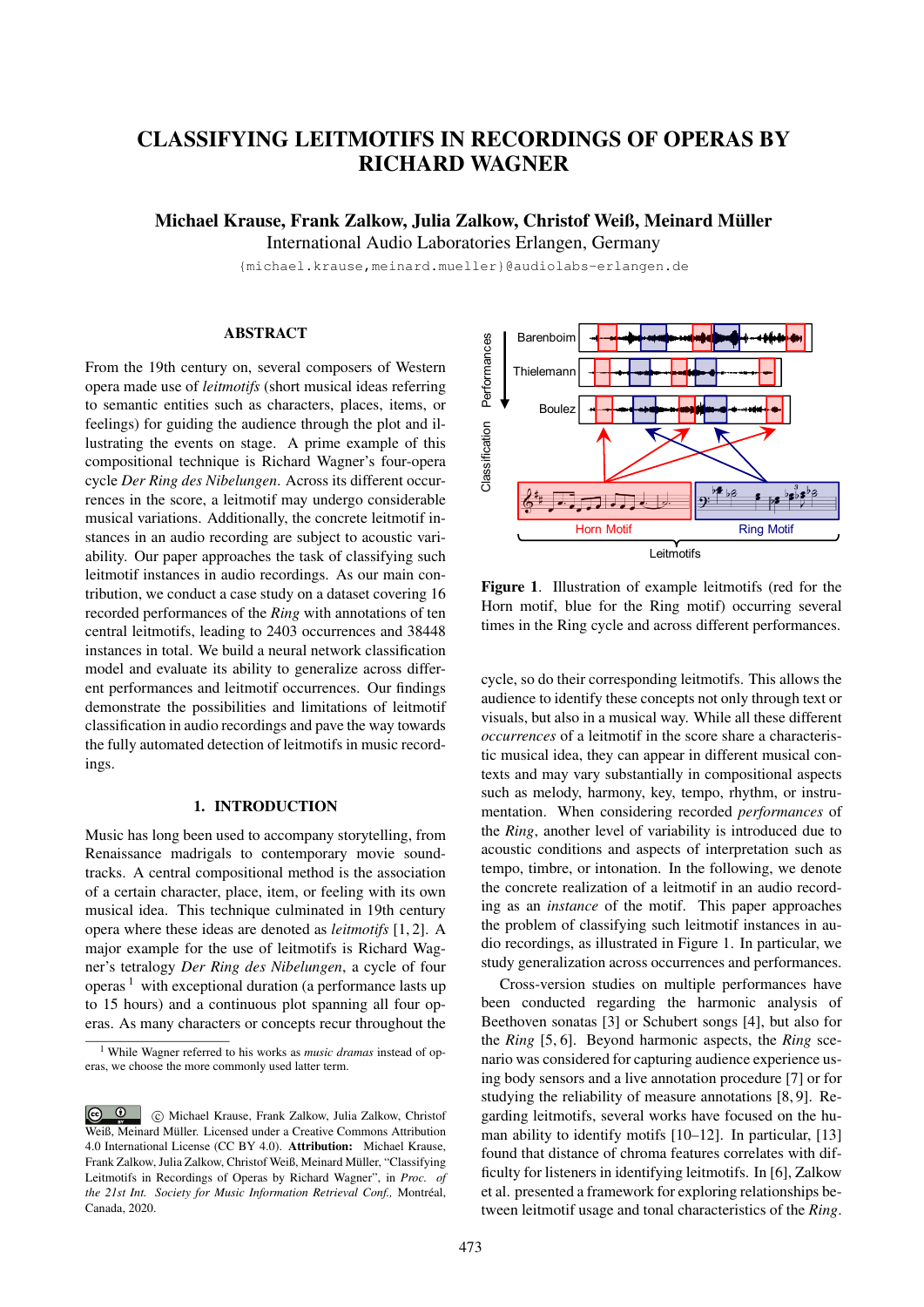| <b>Name (English translation)</b> | ID                   | <b>Score</b> | #Occurrences | Length<br><b>Measures</b> | <b>Seconds</b>  |
|-----------------------------------|----------------------|--------------|--------------|---------------------------|-----------------|
| Nibelungen (Nibelungs)            | $L-Ni$               |              | 536          | $0.96 \pm 0.23$           | $1.72 \pm 0.50$ |
| Ring (Ring)                       | $_{\rm L-Ri}$        |              | 286          | $1.49 \pm 0.65$           | $3.64 \pm 2.30$ |
| Mime (Mime)                       | $L-Mi$               |              | 242          | $0.83 \pm 0.25$           | $0.87 \pm 0.24$ |
| Nibelungenhass (Nibelungs' hate)  | $\mbox{L-NH}$        |              | 237          | $0.96 \pm 0.17$           | $3.10 \pm 1.11$ |
| Ritt (Ride)                       | $L-RT$               |              | 228          | $0.66 \pm 0.17$           | $1.24 \pm 0.37$ |
| Waldweben (Forest murmurs)        | $L-Wa$               |              | 223          | $1.10 \pm 0.30$           | $2.70 \pm 0.76$ |
| Waberlohe (Swirling blaze)        | $\mbox{L}-\mbox{WL}$ |              | 190          | $1.21 \pm 0.39$           | $4.39 \pm 1.60$ |
| Horn (Horn)                       | $L-HO$               |              | 172          | $1.38 \pm 1.05$           | $2.44 \pm 1.57$ |
| Geschwisterliebe (Siblings' love) | $_{\rm L-Ge}$        |              | 155          | $1.31 \pm 0.83$           | $3.03 \pm 2.55$ |
| Schwert (Sword)                   | $L-SC$               |              | 134          | $1.89 \pm 0.55$           | $3.68 \pm 1.88$ |

Table 1. Overview of the leitmotifs used in this study. Lengths are given as mean and standard deviations over all annotated occurrences (in measures) or instances (in seconds) from all performances given in Table 2.

From a technical perspective, our scenario entails the task of automatically detecting leitmotifs within an audio recording. This paper represents a first step towards this goal by considering a simplified classification scenario with pre-segmented instances (see Figure 1).

Due to the multiple sources of variability described above, we opt for a data-driven approach. Neural networks have emerged as the dominant classification models. In particular, recurrent neural networks (RNNs) are able to handle input sequences of varying length. Our study shows that despite the difficulties of the scenario, an RNN classifier is surprisingly effective in dealing with the variability across occurrences and performances.

The main contributions of our work are as follows: We conduct a case study on classifying leitmotif instances in audio recordings of the *Ring*. For this, we describe the task of leitmotif classification and provide a dataset of more than 38000 annotated instances within 16 performances of the *Ring* (Section 2). We further build an RNN model for classifying leitmotifs in audio recordings (Section 3). We carefully evaluate our model with respect to variabilities across performances and leitmotif occurrences over the course of the *Ring*. Moreover, we investigate the effect of adding temporal context and critically discuss the potential limitations and generalization capabilities of our classifier (Section 4). Finally, we suggest new research directions that may continue our work (Section 5).

## 2. SCENARIO

We now discuss the dataset and leitmotif classification scenario underlying our experiments.

#### 2.1 Leitmotifs in Wagner's Ring

While Wagner mentioned the importance of motifs for his compositional process [14], he did not explicitly specify the concrete leitmotifs appearing in the *Ring*. Whether a recurring musical idea constitutes a leitmotif—and how to name it—is a topic of debate even among musicologists, see, e. g., [15] where differences in leitmotif reception are discussed. In line with [6], we follow Julius Burghold's specification of more than 130 leitmotifs in the *Ring* [16].

For our experiments, we selected ten central motifs frequently occurring throughout the *Ring* (see Table 1 for an overview including the number of occurrences per motif). These motifs constitute the classes of our classification task. The selection comprises motifs associated with an item such as the sword  $(L-Sc)$ , with characters such as the dwarf Mime (L-Mi), or with emotions such as love (L-Ge). All occurrences of these motifs were annotated by a musicologist using a vocal score of the *Ring* as a reference, resulting in 2403 occurrences.

As discussed in Section 1, a leitmotif may occur in different shapes over the course of a drama. These musical variations may be necessary to fit the musical context in which the occurrences appear and, thus, be adjusted to the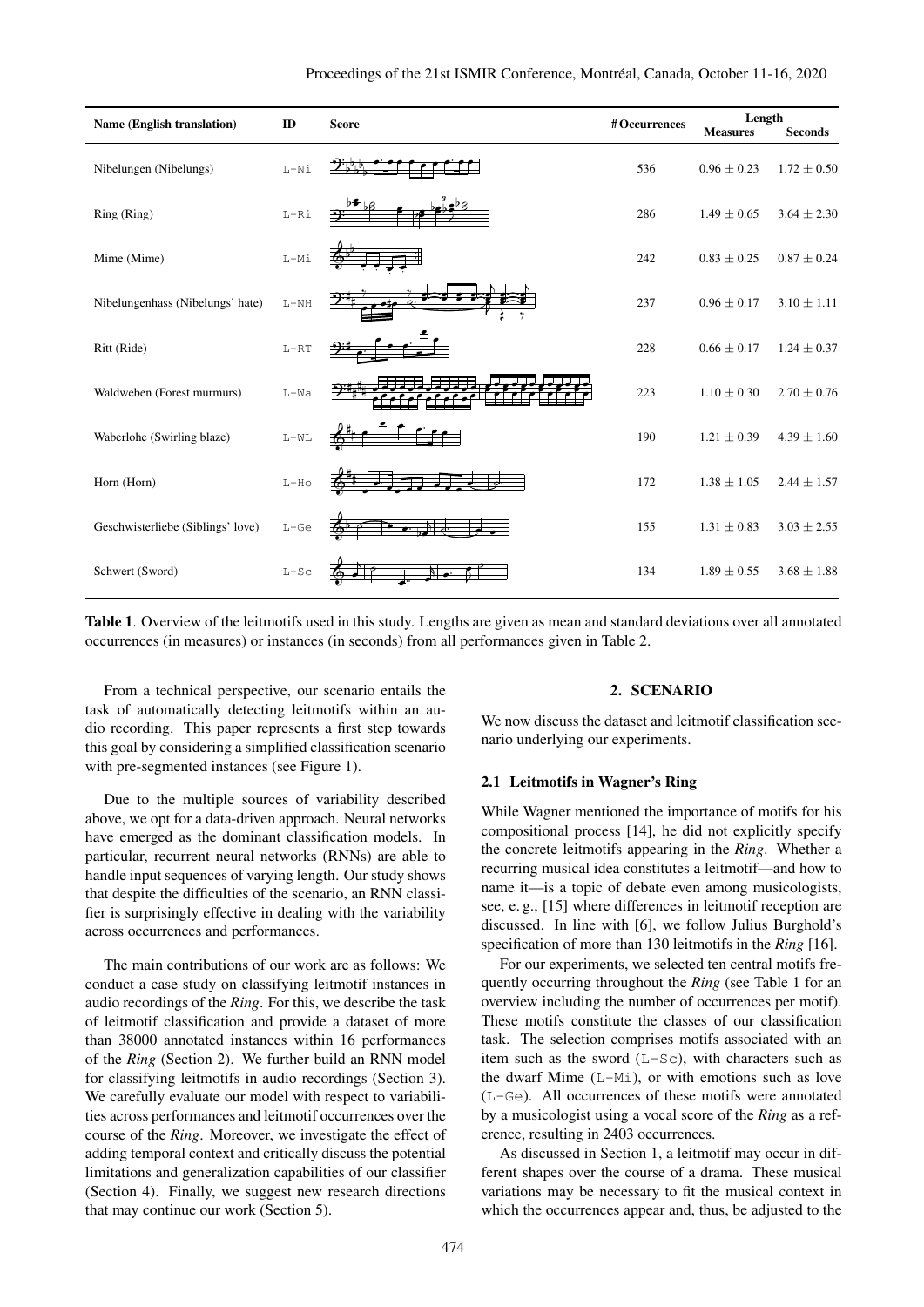| m        | Conductor             | Year        | hh:mm:ss |
|----------|-----------------------|-------------|----------|
| $P-Ba$   | Barenboim             | 1991-92     | 14:54:55 |
| P-Ha     | Haitink               | 1988-91     | 14:27:10 |
| P-Ka     | Karajan               | 1967-70     | 14:58:08 |
| $P-Sa$   | Sawallisch            | 1989        | 14:06:50 |
| $P-So$   | Solti                 | 1958-65     | 14:36:58 |
| $P-We$   | Weigle                | $2010 - 12$ | 14:48:46 |
| $P - Bo$ | Boulez                | 1980-81     | 13:44:38 |
| P-Bö     | <b>Böhm</b>           | 1967–71     | 13:39:28 |
| P-Fu     | Furtwängler           | 1953        | 15:04:22 |
| P-Ja     | Janowski              | 1980–83     | 14:08:34 |
| P-Ke     | Keilberth/Furtwängler | 1952–54     | 14:19:56 |
| $P-Kr$   | <b>Krauss</b>         | 1953        | 14:12:27 |
| $P-Le$   | Levine                | 1987–89     | 15:21:52 |
| $P-Ne$   | Neuhold               | 1993–95     | 14:04:35 |
| $P-Sw$   | Swarowsky             | 1968        | 14:56:34 |
| $P-Th$   | Thielemann            | 2011        | 14:31:13 |

Table 2. Recorded performances of the *Ring* used in this study (see also [6]). Measure positions have been annotated manually for the topmost three performances  $(P - Ba,$ P-Ha and P-Ka), which also constitute the test set in our performance split. The three middle performances (P-Sa,  $P-S$ o and  $P-W$ e) constitute the validation set.

current key, meter, or tempo. Moreover, occurrences of leitmotifs may appear in different registers, musical voices, or instruments. In addition to this, motifs can also occur in abridged or extended shape, with parts of the motif being repeated, altered, or left out. Despite these diverse musical variations across occurrences, listeners can often identify motifs easily when listening to a performance. This is in line with Wagner's intention of using the motifs as a guideline, thus forming the musical surface of the *Ring* [17].

## 2.2 Recorded Performances

As mentioned in the introduction, we do not attempt to classify leitmotifs within a score representation but on the basis of a performance given as an audio recording. To be more concrete, our work relies on 16 recorded performances of the *Ring* that have been used before in [6]. For three of these performances, the positions of measures from the score were manually annotated in the audio [8]. For the remaining 13 performances, the measure positions were transferred from the manually annotated performances using automatic audio-to-audio synchronization [9]. Table 2 specifies the performances. We automatically located the 2403 leitmotif occurrence regions from the score in each of the 16 recorded performances using linear interpolation between measure positions. This way, we obtained the 38448 instances used for our experiments. The occurrence and instance positions are made publicly available as a dataset for further research. <sup>2</sup>

## 2.3 Leitmotif Classification Task

In this paper, we consider the task of leitmotif classification. We define this as the problem of assigning a given audio excerpt to a class according to the occurring leitmotif. Here, we consider ten classes corresponding to the mo-



Figure 2. Variability of L-Ho across occurrences and performances. Six instances (two occurrences for three performances) are shown in a CQT representation, which is also used as input to our classification model.

tifs in Table 1. We further make the simplifying assumption that only a single leitmotif is played at a time. Thus, we omit excerpts where multiple motifs occur simultaneously. Our classification task therefore becomes a multiclass, single-label problem.

Our dataset allows us to approach the leitmotif classification task from two perspectives, each of which incorporates its own types of variabilities. First, the *performance* perspective concerns variabilities across different performances, resulting from different instrumental timbres, tempi, or other decisions made by the artists. Furthermore, this perspective encompasses technical properties such as acoustic, recording, and mastering conditions, which can lead to the so-called "album effect" [18]. Second, the compositional or *occurrence* perspective concerns diverse musical variabilities of leitmotif occurrences in the score (as discussed in Section 2.1). Figure 2 shows the Horn motif L-Ho for different performances and occurrences. The variability is evident in different durations of the instances as well as different energy distributions due to other musical events sounding simultaneously. These variabilties make our classification task a challenging problem. In our experiments, we investigate the generalization across these two perspectives, similar to the study in [4].

# 3. RECURRENT NEURAL NETWORK FOR LEITMOTIF CLASSIFICATION

Neural networks have previously proven to be useful for classification tasks in the music domain, see, e. g., [19–21]. As we are dealing with variable length inputs (leitmotif instances may last from less than one to over ten seconds in a performance), recurrent neural networks (RNNs) are a natural choice for our scenario.

As input to our system, we take audio excerpts containing leitmotif instances from our 16 performances of the *Ring*, sampled at 22050 Hz. These excerpts are processed by a constant-Q-transform (CQT) [22, 23] with semitone resolution over six octaves and a hop length of 512 sam-

<sup>2</sup> https://www.audiolabs-erlangen.de/resources/MIR/ 2020-ISMIR-LeitmotifClassification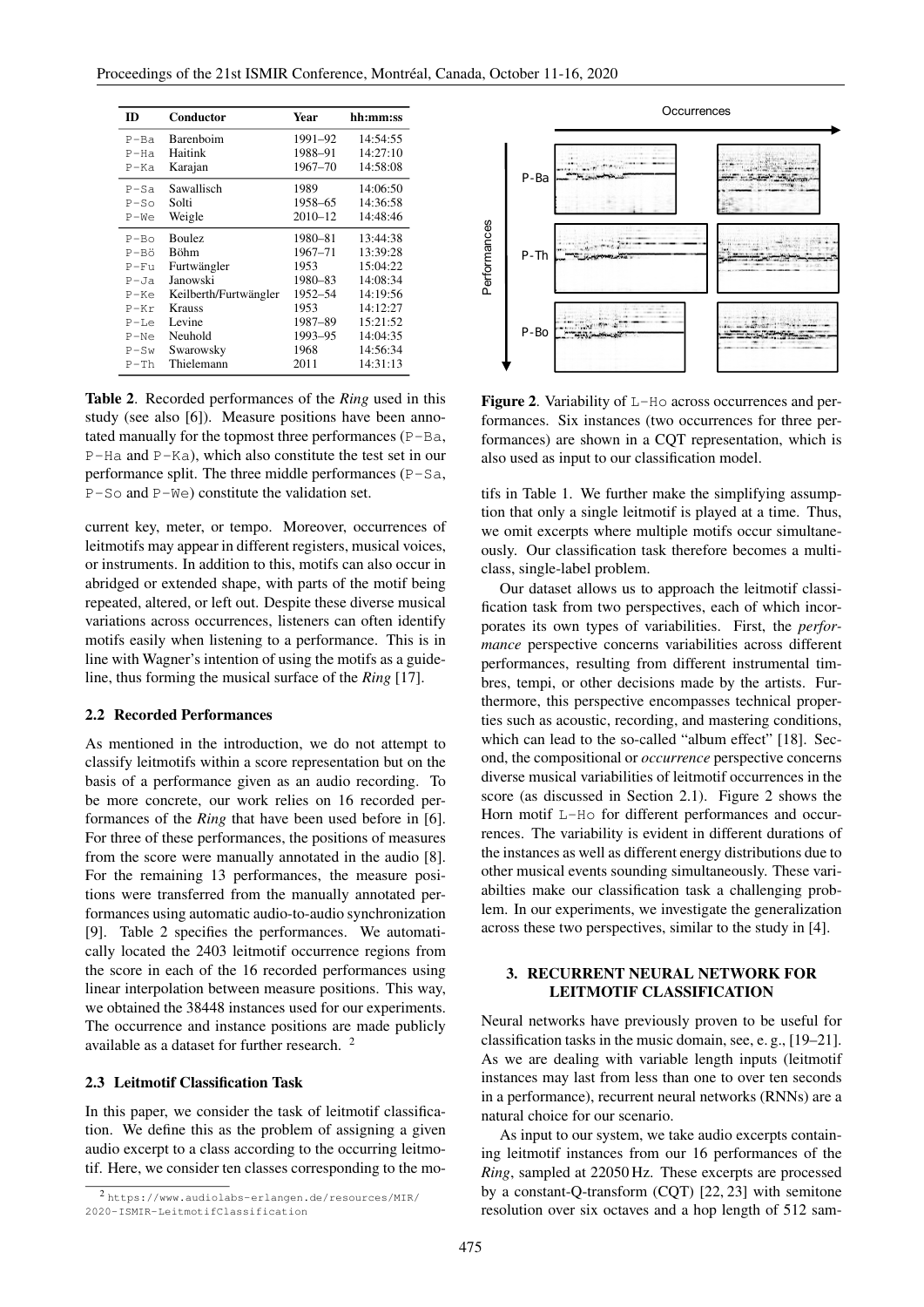| Laver               | <b>Output Shape</b> | <b>Parameters</b> |
|---------------------|---------------------|-------------------|
| Input               | (V, 84)             |                   |
| <b>LSTM</b>         | (V, 84)             | 109056            |
| <b>LSTM</b>         | (V, 128)            | 131584            |
| <b>LSTM</b>         | (V, 128)            | 131584            |
| Take last           | (128)               |                   |
| Batch normalization | (128)               | 512               |
| Dense               | (10)                | 1290              |
| Output: Softmax     | (10)                |                   |

Table 3. Architecture of our RNN for leitmotif classification. V indicates variable length.

ples, where we adjust for tuning deviations (estimated automatically per performance and opera act). These steps are implemented using librosa [24]. Finally, all CQT frames are normalized using the max-norm and the resulting representations serve as inputs to our network.

Table 3 gives an overview of the network structure. We use an RNN-variant, the long short-term memory (LSTM) proposed in [25]. We stack multiple LSTM layers and, after the final LSTM output, append batch normalization [26] as well as a single fully connected classification layer to obtain leitmotif predictions. We set the number of LSTM layers and the size of their internal representation to 3 and 128, respectively. We train this network for 50 epochs by minimizing the cross-entropy loss between predictions and correct classes using the Adam optimizer [27] with a learning rate of 0.001 on mini-batches of 32 excerpts. Since the excerpts in a batch may have different lengths, we need to zero-pad them to the maximum number of frames among excerpts in that batch. During computation, we then use masking to ignore zeros added to shorter inputs. We further avoid overfitting by selecting the weights of the epoch that yields the highest mean Fmeasure on the validation set (as described in Section 4.2). The network is implemented in Python using Tensorflow.

## 4. EXPERIMENTS

# 4.1 Setup and Splits

We follow the common machine learning approach of partitioning our dataset into training, validation, and test subsets to train, tune hyperparameters, and estimate the results on unseen samples, respectively. In contrast to standard procedures, we partition the data according to musical aspects as motivated in Section 2.3. We will consider two splits: the performance and occurrence splits.

For the performance split, we select the three recordings with manually annotated measure positions (P-Ba, P-Ha and P-Ka, see Table 2) for the test set and three performances with automatically transferred measure positions for the validation set  $(P-Sa, P-So$  and  $P-We$ ). The remaining ten performances are used for training. In this split, all subsets comprise all occurrences of all motifs. Results on the performance split are given in Section 4.3.

In contrast, for the occurrence split, we randomly choose 80% of the occurrences for training and 10% each

|                | <b>Strict</b> |      |      | Variable |      |      | <i>Fixed</i> $(10 \text{ sec.})$ |      |      |
|----------------|---------------|------|------|----------|------|------|----------------------------------|------|------|
| <b>Context</b> | P             | R    | F    | P        | R    | F    | P                                | R    | F    |
| $L-Ni$         | 0.94          | 0.95 | 0.94 | 0.90     | 0.95 | 0.92 | 0.93                             | 0.93 | 0.93 |
| $L-R1$         | 0.93          | 0.92 | 0.93 | 0.84     | 0.93 | 0.88 | 0.86                             | 0.89 | 0.87 |
| L-Mi           | 0.96          | 0.95 | 0.96 | 0.95     | 0.93 | 0.94 | 0.92                             | 0.98 | 0.95 |
| $T - NH$       | 0.94          | 0.92 | 0.93 | 0.96     | 0.88 | 0.92 | 0.97                             | 0.87 | 0.92 |
| $L-RT$         | 0.95          | 0.94 | 0.95 | 0.94     | 0.90 | 0.92 | 0.96                             | 0.95 | 0.96 |
| T – Wa         | 0.94          | 0.98 | 0.96 | 0.98     | 0.96 | 0.97 | 0.96                             | 0.99 | 0.98 |
| $L-WL$         | 0.98          | 0.93 | 0.96 | 0.93     | 0.93 | 0.93 | 0.95                             | 0.94 | 0.94 |
| $L-HO$         | 0.90          | 0.89 | 0.89 | 0.93     | 0.85 | 0.89 | 0.92                             | 0.91 | 0.91 |
| $L-Ge$         | 0.94          | 0.94 | 0.94 | 0.93     | 0.91 | 0.92 | 0.97                             | 0.94 | 0.96 |
| $L-Sc$         | 0.91          | 0.96 | 0.93 | 0.94     | 0.89 | 0.92 | 0.84                             | 0.86 | 0.85 |
| Mean           | 0.94          | 0.94 | 0.94 | 0.93     | 0.91 | 0.92 | 0.93                             | 0.92 | 0.93 |

Table 4. Main results of our method on the test set of the performance split for different strategies of using temporal context.

for the validation and test set.<sup>3</sup> We further ensure that the proportions of occurrences for each motif is the same in all subsets. In this split, each subset contains all instances of the occurrences in that subset. Results on the occurrence split are given in Section 4.4.

#### 4.2 Evaluation Measures

We adopt standard measures from information retrieval for evaluating our models. For a given class (i. e., motif), we treat the classification problem as a retrieval problem, yielding class-dependent precision (P), recall (R), and Fmeasure (F) as usual, see, e. g., [28].

We also report the mean precision, recall, and Fmeasure over all classes. This gives a general impression of the classification quality. Note that these averages are not affected by class imbalance. Therefore, low results on an infrequent class will influence the mean results as much as low results on a frequent class.

## 4.3 Results on the Performance Split

Basic Experiment. The left block in Table 4 (*Strict*) summarizes results for our model on the test subset of the performance split. We obtain high classification results with a mean F-measure of 0.94. Results are similar across motifs. Highest precision ( $P = 0.98$ ) is obtained for L-WL, while highest recall ( $R = 0.98$ ) is reached for L-Wa. Recall and precision per motif are often similar. We conclude that it is indeed possible to classify leitmotif instances in previously unseen performances, provided that all occurrences were seen before in other performances. In the following, we expand on this result by considering other classification and split scenarios.

Temporal Context. In our basic experiment, we considered isolated leitmotif instances as input to our classification model, i. e., the audio excerpts to be classified start and end strictly at instance boundaries. We therefore call this the *Strict* scenario. Identifying leitmotifs when instance boundaries are not known in advance could pose an additional challenge. However, the temporal context before and

<sup>&</sup>lt;sup>3</sup> The same occurrences are chosen in all experiments for comparability.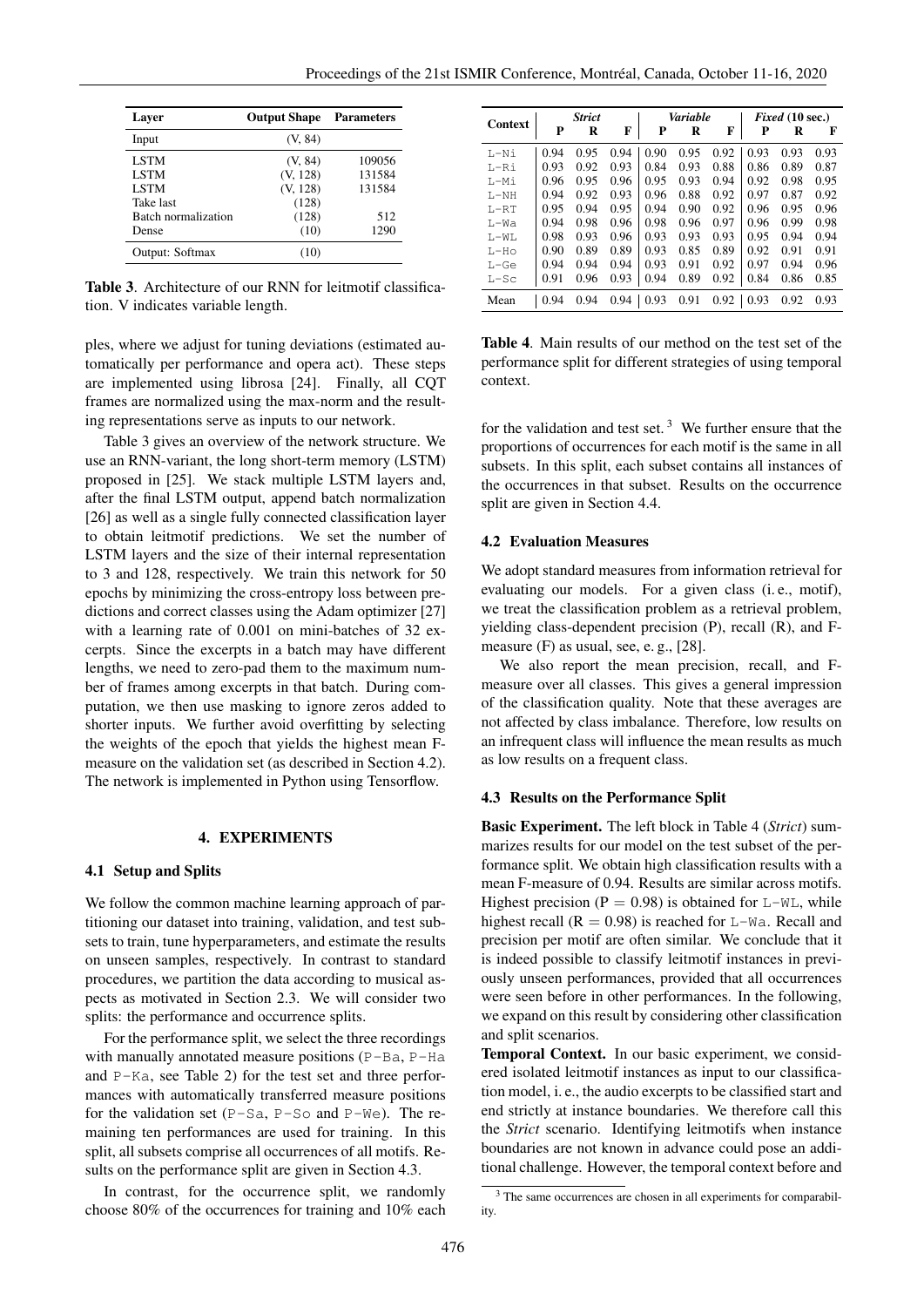

Figure 3. Mean F-measures for our model when using different input lengths in the *Fixed* scenario.

after the instance boundaries might also be helpful in identifying the class of an excerpt. Next, we analyze the effect of temporal context on the leitmotif classification results.

To this end, we compare the *Strict* scenario with an alternative, called *Variable*, where we add a randomly chosen amount of temporal context to the input excerpts. Context may be added before and after the motif instance. More specifically, the excerpt length is at most doubled and the instance in question is not constrained to be in the excerpt center. Such use of context also prevents our model from relying on length and boundary properties of the leitmotif instances. The center block in Table 4 gives results for this scenario. Compared to the *Strict* case, the mean F-measure decreases slightly to 0.92.

We also perform experiments on fixed input lengths, which we call the *Fixed* scenario. Here, we randomly take subsections of an instance if it is longer than the fixed input length or add context before and after in case it is shorter. Mean F-measure values for different fixed input lengths are shown in Figure 3 (solid red line). The plot indicates that results decrease for lengths that are shorter than most instances, <sup>4</sup> e.g., one second. When a fixed length of ten seconds is chosen, which encompasses almost all instances in the dataset, results are comparable to the *Strict* case (see also the right block in Table 4). Longer inputs again yield lower results, which may be attributed to the difficulty posed by additional context. However, one should note that for such large durations, input excerpts are no longer guaranteed to contain instances of a single motif only and thus, our initial assumption on a single label per input may be violated.

In Section 5, we discuss how the results for different amounts of temporal context may be interpreted in the context of a leitmotif detection scenario.

Potential for Overfitting. Deep learning models often rely on features of the input that would be deemed taskirrelevant by human experts, see, e. g., [29, 30]. In our case, the correct class for each input may be inferred not only from musically relevant aspects of leitmotifs such as melody or rhythm (as given in Table 1), but also from confounding features of the excerpts such as instrument activ-

| <b>Context</b> | <b>Strict</b> |      |      | <b>Variable</b> |      |      | Fixed (10 sec.) |      |      |
|----------------|---------------|------|------|-----------------|------|------|-----------------|------|------|
|                | P             | R    | F    | P               | R    | F    | Р               | R    | F    |
| L-Ni           | 0.67          | 0.80 | 0.73 | 0.67            | 0.86 | 0.75 | 0.80            | 0.91 | 0.85 |
| $L-Ri$         | 0.36          | 0.41 | 0.38 | 0.44            | 0.43 | 0.43 | 0.49            | 0.67 | 0.56 |
| $I - Mi$       | 0.79          | 0.87 | 0.83 | 0.82            | 0.80 | 0.81 | 0.97            | 0.96 | 0.97 |
| $L-NH$         | 0.72          | 0.20 | 0.31 | 0.62            | 0.25 | 0.36 | 0.92            | 0.32 | 0.47 |
| $L-RT$         | 0.57          | 0.65 | 0.61 | 0.60            | 0.77 | 0.68 | 0.71            | 0.91 | 0.80 |
| $L-Wa$         | 0.87          | 0.80 | 0.84 | 0.81            | 0.88 | 0.84 | 0.95            | 0.95 | 0.95 |
| $L-WL$         | 0.25          | 0.21 | 0.23 | 0.23            | 0.17 | 0.20 | 0.52            | 0.20 | 0.28 |
| $L-HO$         | 0.46          | 0.57 | 0.51 | 0.52            | 0.57 | 0.54 | 0.61            | 0.91 | 0.73 |
| $L-Ge$         | 0.28          | 0.30 | 0.29 | 0.38            | 0.43 | 0.40 | 0.58            | 0.68 | 0.63 |
| $L-Sc$         | 0.52          | 0.50 | 0.51 | 0.64            | 0.53 | 0.58 | 0.76            | 0.58 | 0.66 |
| Mean           | 0.55          | 0.53 | 0.52 | 0.57            | 0.57 | 0.56 | 0.73            | 0.71 | 0.69 |

Table 5. Main results of our method on the test set of the occurrence split for different strategies of using temporal context.

ity or volume. This is especially true for the performance split, where a classification model may predict correct outputs on the test set by merely memorizing all occurrences during training instead of distinguishing musically relevant features of the leitmotifs (we will revisit this possibility in Section 4.6). In contrast, for the occurrence split, the model needs to generalize to previously unseen realizations of the leitmotif classes and therefore needs to rely on their common musical characteristics.

## 4.4 Results on the Occurrence Split

Table 5 presents results for the occurrence split with different strategies for adding temporal context. Overall results are lower than for the performance split. In the *Strict* scenario, the obtained mean F-measure of 0.52 is substantially lower than for the performance split, but still well above chance (which corresponds to 0.1 mean F-measure). Results vary considerably among motifs, with F-measures ranging from 0.23 for  $L-WL$  to 0.84 for  $L-Wa$ . In addition, the differences between precision and recall per motif can be large as in the case of  $L-NH$  ( $P = 0.72$  and  $R = 0.20$ ). We conclude that classifying leitmotif instances for unknown occurrences is challenging but possible.

We further observe that—in contrast to the performance split—context is beneficial in the occurrence split. Mean F-measures of the *Variable* and *Fixed* scenarios increase to 0.56 and 0.69, respectively. Figure 3 shows F-measures for different amounts of context in the occurrence split (dotted blue line). Results increase for excerpt lengths up to ten seconds and then stabilize. We see two potential reasons for this. Firstly, by training with temporal context, the classifier may learn to identify features that indicate instance starts and ends, which could be helpful for identifying instances in the test set. Secondly, however, longer temporal context also means that instances from the training set may occur in the context added to validation and test instances. Indeed, we observed that for a context length of 10 seconds, 67% of test excerpts overlap with a training instance of the same class, while 8% overlap with a training instance of another class. Predicting the class of known training occurrences would therefore yield good results on

<sup>4</sup> Statistics on instance lengths are given in Table 1 (rightmost column).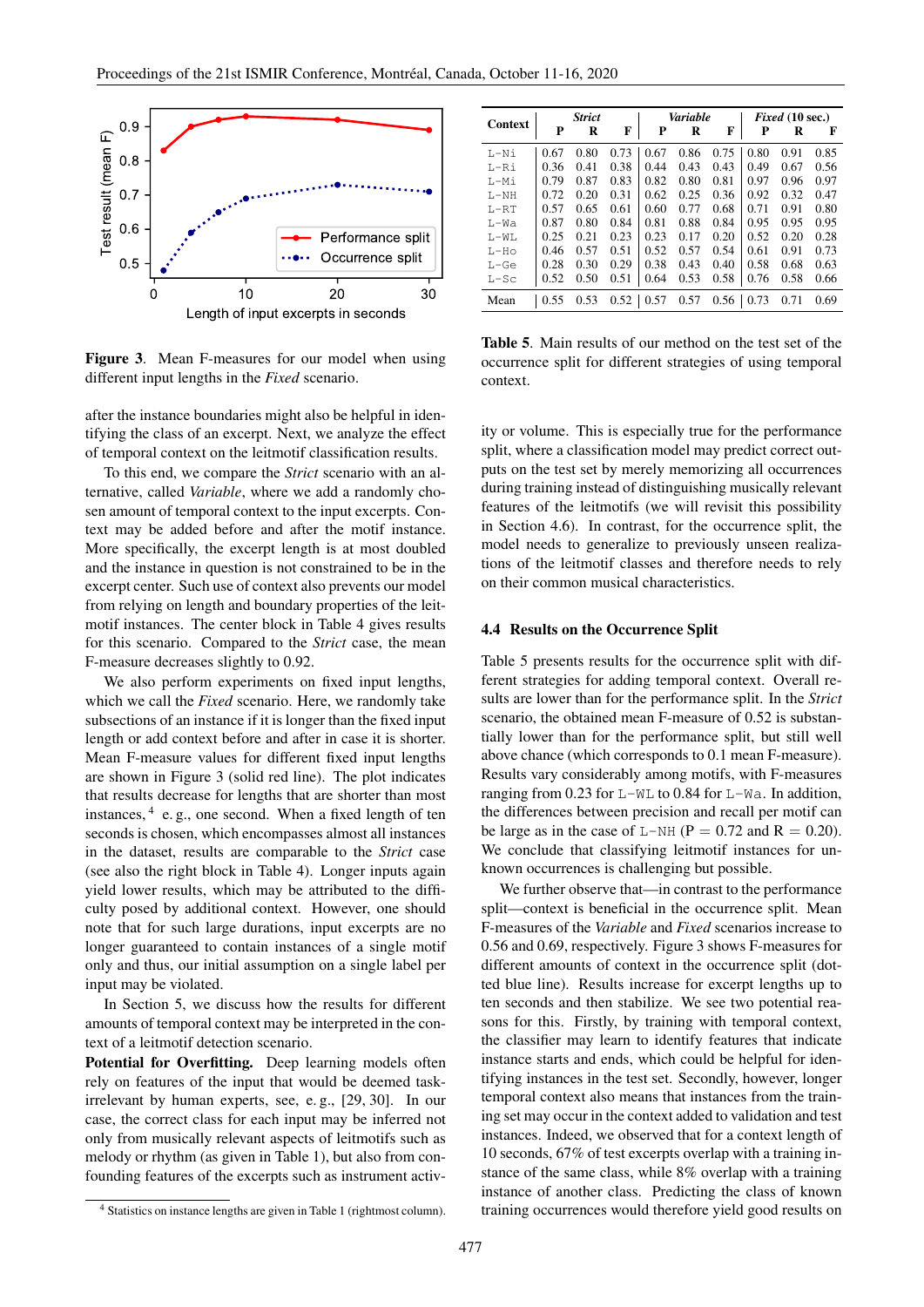|              |      | Performance |      | Occurrence |      |      |  |
|--------------|------|-------------|------|------------|------|------|--|
| <b>Split</b> | Р    | R           | F    | P          | R    | F    |  |
| Noise        | 0.90 | 0.87        | 0.89 | 0.32       | 0.36 | 0.34 |  |
| T.—Ni        | 0.90 | 0.95        | 0.93 | 0.63       | 0.74 | 0.68 |  |
| $L-R1$       | 0.89 | 0.89        | 0.89 | 0.28       | 0.32 | 0.30 |  |
| T.-Mi        | 0.94 | 0.93        | 0.94 | 0.78       | 0.75 | 0.76 |  |
| $T - NH$     | 0.95 | 0.88        | 0.91 | 0.52       | 0.28 | 0.37 |  |
| $L-RT$       | 0.93 | 0.93        | 0.93 | 0.54       | 0.73 | 0.63 |  |
| $T - Wa$     | 0.93 | 0.96        | 0.94 | 0.79       | 0.79 | 0.79 |  |
| $T - W$      | 0.94 | 0.93        | 0.94 | 0.17       | 0.12 | 0.14 |  |
| $L-HO$       | 0.89 | 0.87        | 0.88 | 0.40       | 0.45 | 0.42 |  |
| L-Ge         | 0.91 | 0.91        | 0.91 | 0.20       | 0.18 | 0.19 |  |
| $L-Sc$       | 0.90 | 0.95        | 0.93 | 0.68       | 0.38 | 0.49 |  |
| Mean         | 0.92 | 0.92        | 0.92 | 0.48       | 0.46 | 0.46 |  |

Table 6. Results of our method when incorporating a noise class in the performance and the occurrence split. No temporal context is added (*Strict* scenario).

the test set. The results for adding temporal context may thus partly be explained by overfitting to the training set.

## 4.5 Noise Class

So far, we only considered excerpts that contain one of ten leitmotifs. However, the *Ring* also contains regions with other or with no leitmotifs at all. Because of this, we also perform experiments with an additional Noise class, denoting excerpts where none of the leitmotifs in our selection are being played. We evaluate whether our model is able to correctly classify our selection of leitmotifs in the presence of this noise class, both for the performance and the occurrence split. To do so, we randomly select 400 Noise occurrences from the *Ring*, leading to 6400 Noise instances. The model described in Section 3 remains unchanged except for the final classification layer, which now has eleven outputs.

Results are given in Table 6. For the performance split, the additional noise class does not change results by much. Leitmotif classes obtain somewhat lower results (e. g.,  $P = 0.90$  for L-Ni compared to  $P = 0.94$  in Table 4) while the noise class yields an F-measure lower than most leitmotif classes ( $F = 0.89$ ). For the occurrence split, results for the leitmotif classes again decrease slightly (e. g.  $P = 0.63$  for L-Ni compared to  $P = 0.67$  in Table 5), while the noise class itself is especially hard to distinguish  $(F = 0.34)$ . In both splits, the noise class does not lead to a complete deterioration of results. Section 5 discusses the implications of this for the task of leitmotif detection.

# 4.6 Random Labels

In all experiments, our model has consistently obtained higher results on the performance than on the occurrence split. As discussed at the end of Section 4.3, the latter split requires generalizing to new musical realizations of a motif. In contrast, the performance split could be tackled by memorizing all leitmotif occurrences, which is not possible on the occurrence split.

To further investigate the gap in results between performance and occurrence split, we now evaluate our model's capability to memorize input features on the performance split. To do so, we create a variant of the performance split where we assign a random class label from one to ten to each occurrence. Thus, while occurrences are labeled consistently across performances, their classes no longer correspond to leitmotifs. In this variant of the performance split, the class of a test excerpt can only be obtained by memorizing classes for occurrences during training and not by learning common properties of all occurrences for a motif. This random-labeling experiment is inspired by [31].

When training our model on this variant, we obtain a mean F-measure of 0.54 on the test set after 50 epochs, which is much lower than the 0.94 obtained for the original labels (see Table 4). We observed that training for this experiment had not converged after 50 epochs and trained for an additional 75 epochs, leading to an F-measure of 0.57. The faster convergence and higher results on the original labels suggest that our model does learn some relevant characteristics of leitmotifs. Our experiment shows, however, that memorizing excerpts may also contribute to the results.

# 5. SUMMARY AND FUTURE WORK

In this work, we evaluated the capability of a neural network classification model for identifying leitmotifs in audio excerpts. Despite the complex musical variabilities in this scenario, our RNN-based classification model is able to differentiate between a fixed set of motifs and to distinguish them from non-motif excerpts. Generalization is strong across performances and—to a lesser extent across occurrences. Using temporal context is helpful in the latter case, although the improvement may partly be the result of overfitting.

Our results encourage the development of a system for automated detection of motif instances in full performances. Unlike the classification task, no pre-segmented instance boundaries would be available for detection. We therefore expect this to be a more challenging scenario.

In our experiments, we have already explored the use of fixed input lengths. Using these, our model may be applied to all positions in an audio recording in a sliding window fashion [32]. This way, we can obtain leitmotif predictions for an entire performance of the *Ring* and not just individual excerpts. Additionally, a model used for automated leitmotif detection from audio would also need to deal with input excerpts that do not contain any leitmotifs at all. Our experiments with a noise class suggest that this may lead to somewhat lower but still useful results.

Furthermore, a detection system would need to handle a much larger number of motifs (around 130 for the complete *Ring*) as well as excerpts containing multiple motifs played simultaneously. Multi-label extensions of our model on fixed input lengths may be suitable for this.

As an even more advanced scenario, one may imagine an informed detection setting in which instances of a previously unseen motif must be identified given only a few exemplary instances of that motif.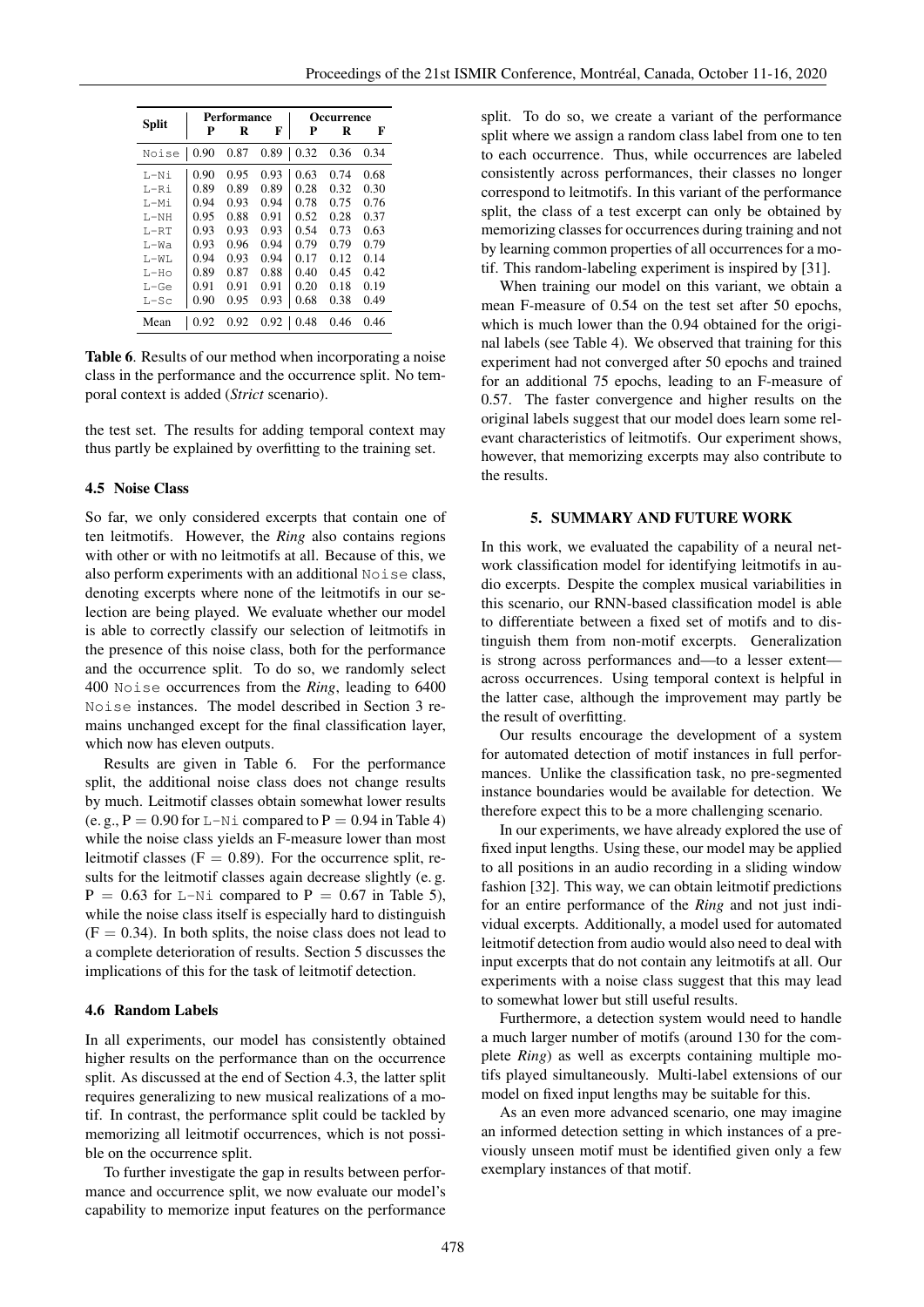Acknowledgments: We thank Vlora Arifi-Müller for her assistance in preparing the data. This work was supported by the German Research Foundation (DFG MU 2686/7- 2, MU 2686/11-1). The International Audio Laboratories Erlangen are a joint institution of the Friedrich-Alexander-Universität Erlangen-Nürnberg (FAU) and Fraunhofer Institut für Integrierte Schaltungen IIS.

# 6. REFERENCES

- [1] H. M. Brown, E. Rosand, R. Strohm, R. Parker, A. Whittall, R. Savage, and B. Millington, "Opera," in *The New Grove Dictionary of Music and Musicians*, 2nd ed., S. Sadie, Ed. London: Macmillian Publishers, 2001, pp. 416–471.
- [2] M. Bribitzer-Stull, *Understanding the Leitmotif*. Cambridge University Press, 2015.
- [3] V. Konz, M. Müller, and R. Kleinertz, "A crossversion chord labelling approach for exploring harmonic structures—a case study on Beethoven's Appassionata," *Journal of New Music Research*, vol. 42, no. 1, pp. 61–77, 2013.
- [4] H. Schreiber, C. Weiß, and M. Müller, "Local key estimation in classical music recordings: A cross-version study on Schubert's Winterreise," in *Proceedings of the IEEE International Conference on Acoustics, Speech, and Signal Processing (ICASSP)*, Barcelona, Spain, 2020.
- [5] C. Weiß, F. Zalkow, M. Müller, S. Klauk, and R. Kleinertz, "Computergestützte Visualisierung harmonischer Verläufe: Eine Fallstudie zu Wagners Ring," in *Proceedings of the Jahrestagung der Gesellschaft für Informatik (GI)*, Chemnitz, Germany, 2017, pp. 205–217.
- [6] F. Zalkow, C. Weiß, and M. Müller, "Exploring tonaldramatic relationships in Richard Wagner's Ring cycle," in *Proceedings of the International Conference on Music Information Retrieval (ISMIR)*, Suzhou, China, 2017, pp. 642–648.
- [7] K. R. Page, T. Nurmikko-Fuller, C. Rindfleisch, D. M. Weigl, R. Lewis, L. Dreyfus, and D. D. Roure, "A toolkit for live annotation of opera performance: Experiences capturing Wagner's Ring cycle," in *Proceedings of the International Conference on Music Information Retrieval (ISMIR)*, Málaga, Spain, 2015, pp. 211–217.
- [8] C. Weiß, V. Arifi-Müller, T. Prätzlich, R. Kleinertz, and M. Müller, "Analyzing measure annotations for Western classical music recordings," in *Proceedings of the International Conference on Music Information Retrieval (ISMIR)*, New York, USA, 2016, pp. 517–523.
- [9] F. Zalkow, C. Weiß, T. Prätzlich, V. Arifi-Müller, and M. Müller, "A multi-version approach for transferring

measure annotations between music recordings," in *Proceedings of the AES International Conference on Semantic Audio*, Erlangen, Germany, 2017, pp. 148– 155.

- [10] D. J. Baker and D. Müllensiefen, "Perception of leitmotives in Richard Wagner's Der Ring des Nibelungen," *Frontiers in Psychology*, vol. 8, p. 662, 2017.
- [11] Y. Morimoto, T. Kamekawa, and A. Marui, "Verbal effect on memorisation and recognition of Wagner's leitmotifs," in *Triennial Conference of the European Society for the Cognitive Sciences of Music (ESCOM)*, 2009.
- [12] H. Albrecht and K. Frieler, "The perception and recognition of Wagnerian leitmotifs in multimodal conditions," in *Proceedings of the International Conference of Students of Systematic Musicology (SysMus)*, London, UK, 2014.
- [13] D. Müllensiefen, D. Baker, C. Rhodes, T. Crawford, and L. Dreyfus, "Recognition of leitmotives in Richard Wagner's music: An item response theory approach," in *Analysis of Large and Complex Data*. Cham, Switzerland: Springer, 2016, pp. 473–483.
- [14] R. Wagner, *Opera and Drama*. University of Nebraska Press, 1995, translation of the original edition from 1851.
- [15] L. Dreyfus and C. Rindfleisch, "Using digital libraries in the research of the reception and interpretation of Richard Wagner's leitmotifs," in *Proceedings of the International Workshop on Digital Libraries for Musicology*, London, UK, 2014, p. 1–3.
- [16] R. Wagner, *Der Ring des Nibelungen. Vollständiger Text mit Notentafeln der Leitmotive*, J. Burghold, Ed. Mainz: Schott Music, 2013, reprint of the original edition from 1913 (Ed. Julius Burghold).
- [17] ——, "On the application of music to the drama," in *Prose Works*. Broude Brothers, New York, 1966, pp. 175–191, translation of the original edition from 1879.
- [18] E. Pampalk, A. Flexer, and G. Widmer, "Improvements of audio-based music similarity and genre classification," in *Proceedings of the International Society for Music Information Retrieval Conference (ISMIR)*, London, UK, 2005, pp. 628–633.
- [19] J. Pons, O. Nieto, M. Prockup, E. Schmidt, A. Ehmann, and X. Serra, "End-to-end learning for music audio tagging at scale," in *Proceedings of the International Society for Music Information Retrieval Conference (ISMIR)*, Paris, France, 2018, pp. 637–644.
- [20] F. Korzeniowski and G. Widmer, "Genre-agnostic key classification with convolutional neural networks," in *Proceedings of the International Society for Music Information Retrieval Conference (ISMIR)*, Paris, France, 2018, pp. 264–270.